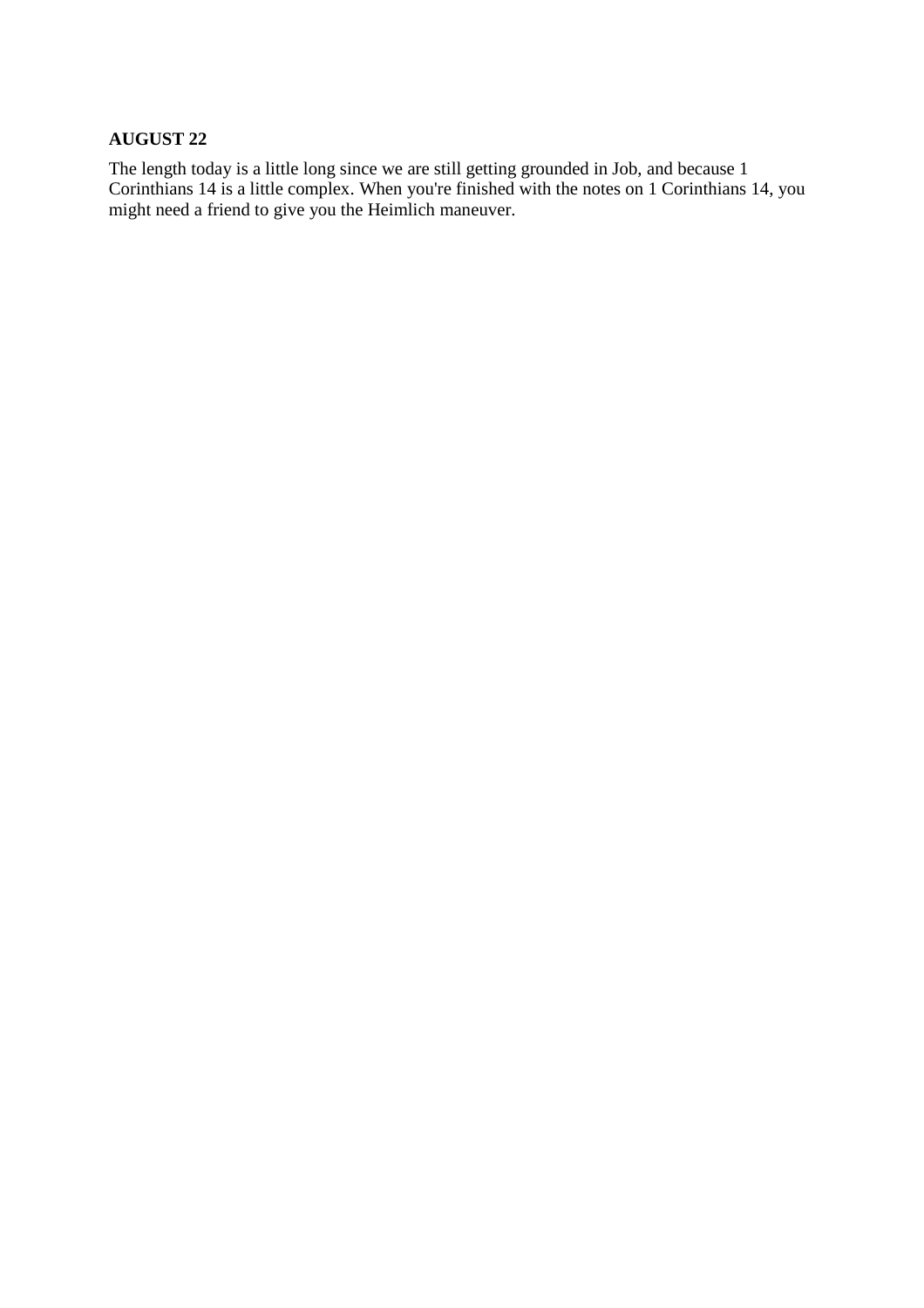## **Job 4-7**

Up until now it looks like Job has passed this terrible test and it's over. Not so. Although Satan is not mentioned again in the book, his influence against Job continues in the form of his friends misrepresenting God. Many things Job's friends say are good; but in terms of really understanding God or understanding Job's situation, they are completely off base. Because of their misapplication of the truth, God will tell them that they are wrong and that Job is right. They all get an education into the depth of God's wisdom. And we are led to understand that what is going on in reality is larger than just us and our peril here on this planet. The answer in all of this is to have absolute and fearless trust in God. He Himself, His love and wisdom, has to be enough.

#### Job 4

Vs. 1-6 We'll see this over and over. Job was known for his ability to help and to strengthen others. This guy is accusing Job of not being able to take his own advice and be calm while suffering. His friends, though acknowledging that Job strengthened others, do the opposite in their dealing with Job. Do you notice the subtle rebukes in Eliphaz's words to Job? Would you dare do this to someone who had suffered such losses?

Vs. 7-11 This statement is actually both their problem and Job's. All of them believed that disaster was punishment. They were all wrong. Job will contend that he didn't sin, and rightly so. His friends will contend that he did sin. Job will eventually slip, by saying that God was unfair. No one but Elihu, at the end, will suggest that God in His wisdom uses disaster for reasons other than punishment. God's wisdom is what none of them could grasp. So for us, it is good to keep in mind that bad things are not necessarily a sign of punishment in our lives or in the lives of others. That may be the first thing we feel, but the message of this book says something more.

Vs. 12-21 This is the "truth" that Satan shared with Eliphaz that now drives the thinking of Job's friends. What is sobering is that these friends received "spiritual" information that is empowering, driving them to ruin their friend. This doesn't happen in the church, does it? *And the Lord's servant must not be quarrelsome but kind to everyone, able to teach, patiently enduring evil,* <sup>25</sup>*correcting his opponents with gentleness. God may perhaps grant them repentance leading to a knowledge of the truth,* <sup>26</sup>*and they may come to their senses and escape from the snare of the devil, after being captured by him to do his will.* (2 Timothy 2:24-26) Paul wrote this to Timothy in dealing with believers in the church in Ephesus.

V. 17 In my mind this is the key to understanding the attack on Job and the lie that Satan gave Job's friends. The answer is assumed to be "no." But that's not true, is it? Since the fall in the garden, God has known, but kept secret, the way the answer would be "yes" in Christ. Even in the OT, those who drew near to God in faith sensed and understood in the very character of God, that salvation and righteousness were possible. This didn't come through religion or just through the Scriptures, but by being close to God. They knew it by faith. It's like, you don't know how He will do it, but you know Him, His love and His wisdom, and that He will and can do it. When it all works out, we don't understand all the events or reasons, but knowing God has to be enough.

Vs. 17-21 All of these words are from Satan. Knowing what you know of the Lord and the Bible, how many half- truths can you find here? The attempt is to destroy all hope. Thankfully, the things he says are not the full truth, and our hope is in the Lord.

As disciples saved by grace, our following is not because of what we expect God to give us on this earth or any other ideas of justice or fairness. All that is gone. We live knowing our Father, serving His Son, following His Spirit, who indwells us. Regardless of what happens in life, knowing God in Christ is enough.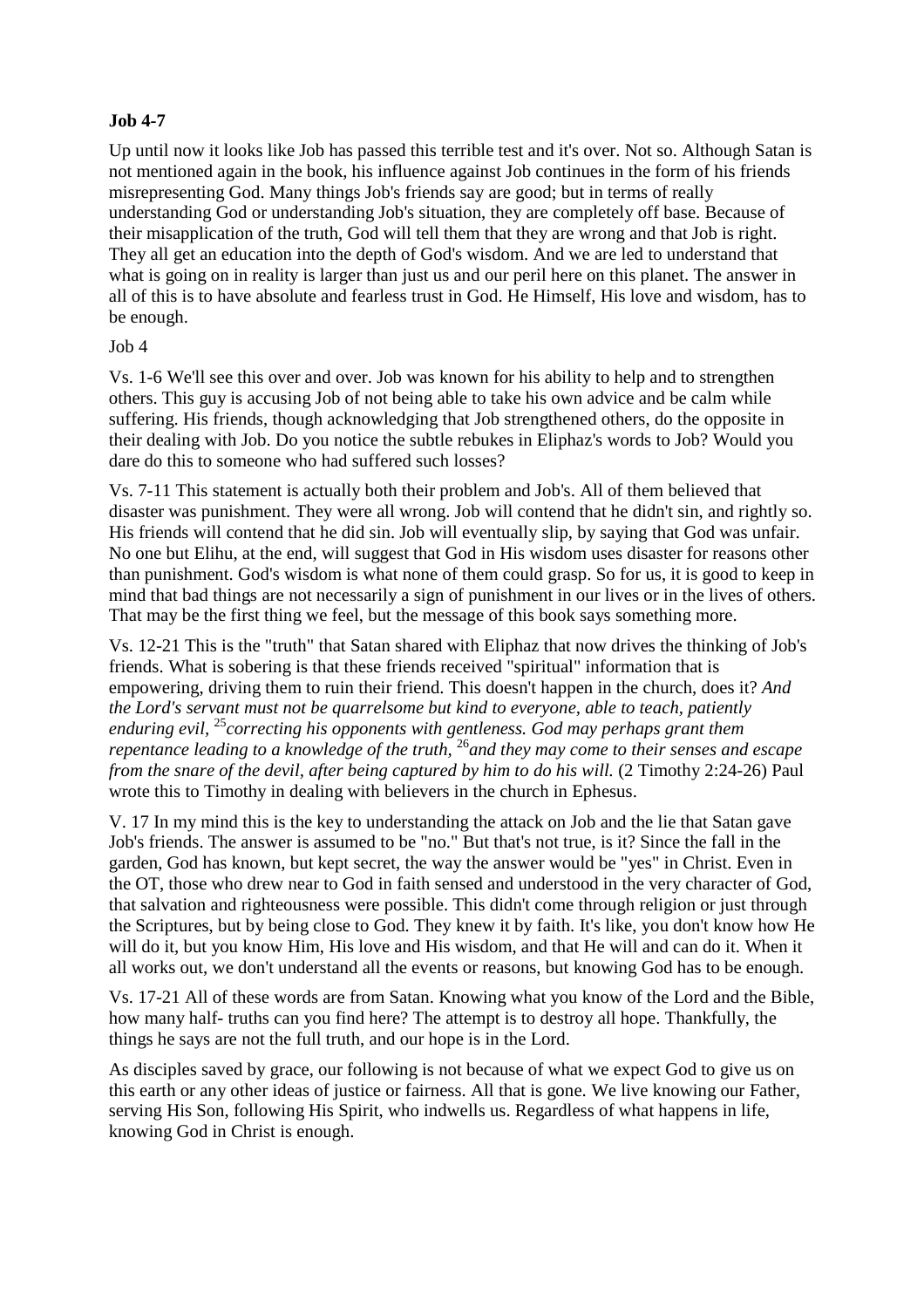Job 5

Notice that all of what Eliphaz says is right and good, but it is terribly misapplied to Job. Much of what he says is consistent with God's words elsewhere. Tomorrow we'll read Psalm 38, and this sounds just like that psalm.

Vs. 1-7 Eliphaz really wanted Job to see the one-to-one correlation between what had happened to him and his sin.

Vs. 8-16 Notice in this section that the first verse says to seek God, and the rest of the verses tell you why to do that. It was all good advice, but applied to the wrong guy. He was insisting on Job's sin and understanding God's actions as very one-dimensional.

V. 13 This verse blows my mind, because Paul quotes the first part of this verse in 1 Corinthians 3, showing Paul's breadth of knowledge in the OT and showing that these guys were saying good stuff and eternal truth. This is like singing a happy song at an execution. It can be a great song, but it doesn't fit the situation.

Vs. 17-27 Verses 17-18 sound like something out of Hebrews. All of this is good stuff. (Keep in mind that although only one "friend" is speaking at a time, they are all in agreement, having probably discussed this matter and made their judgment on their way to visit and "comfort" Job.) But you see here the subtle charge Eliphaz and Co. are making against Job. They are saying Job's troubles are God's reproof because of sin. This isn't something Christians do to each other, is it? What if it is simply God's will to allow something to happen for His greater purpose in reality and for some fine tuning in our lives? Pruning, as in John 15, doesn't mean reproof because of sin. It means that the Father is helping us and furthering His own plans for us and others.

Job 6

Vs. 1-7 This is the bitter weight of his emotional and physical anguish.

Vs. 8-13 This is a good question. Of course we see what is happening behind the scenes spiritually and we know the end of the book. We could yell to Job, "Don't wish for death; it will all get better." But from Job's perspective there is this thing that has come upon him that has shaken some of his understanding of God.

V. 9 is asking why God doesn't just take him. At the end of the book, Job will understand God's wisdom in not allowing him to die. If God doesn't take life needlessly and lets life linger on purpose, we need to wait on Him and not "play" God on earth. All of the talk of "mercy killing" is misguided.

Vs. 14-23 This seems like a warning to his friends, that they will get in trouble for approaching Job like this. Job was right.

Vs. 24-30 It looks like Job is appealing to them to stop before they are guilty of injustice. They couldn't prove Job was guilty; they could only accuse him. In v. 30 Job says that he would know if he was guilty.

Job 7

Vs. 1-6 This gives you the idea that months have gone by and Job is tired of suffering.

Vs. 7-10 And, when Job finally dies there will be no memory of him. Verse 7 seems to be an appeal to his friends for mercy and consideration.

Vs. 11-21 These words seem to be directed toward the Lord. Because Job was lingering and anticipating death, he felt justified in questioning and venting against the Lord. He never cursed God, but he greatly misunderstood God's actions. Of course that is easy for me to say. I do the same thing when I'm in pain or when I face bad news.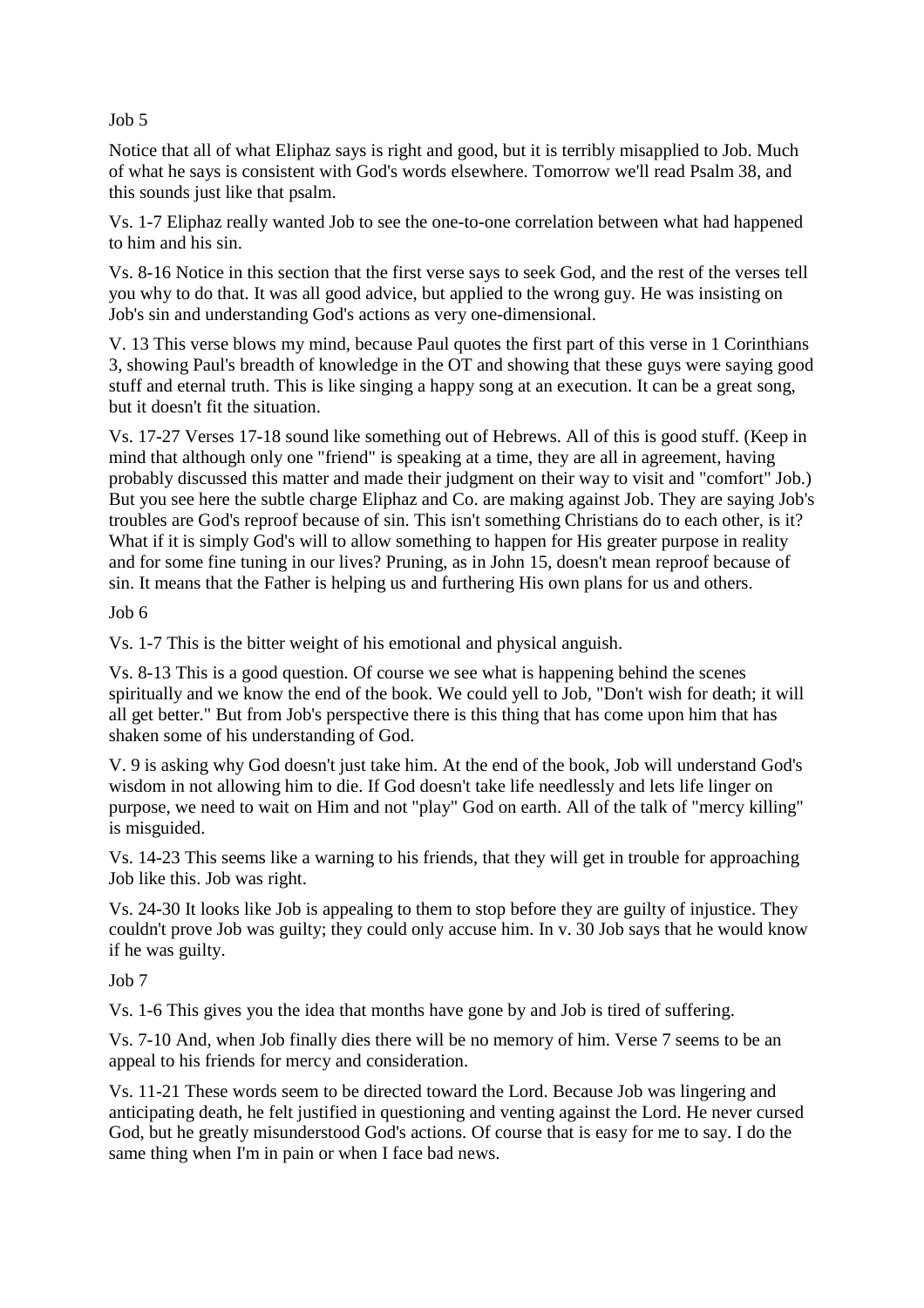Vs. 14-16 It seems like the effect of hearing about Eliphaz's vision was that it made Job's desire to die even more intense. Job had great temptation bearing on him to take his own life and not wait for God's vindication. That was Satan's work and Satan still does the same today.

Vs. 17-21 Job's understanding of God was that if we sin, He forgives. Of course Job was one of a kind and close to God. He understood God's grace and mercy. So then, this was strange to him that God would so demolish him and not forgive him. But Job knows he hasn't sinned. He doesn't have a category for understanding God or what is happening to him at this point in time.

It is interesting that Job wasn't allowed to die and that the impulse to desire death came through Satan. Our own troubles, the plight of the dying, and the lives of the mentally challenged fulfill God's purposes. We are not God. He can end things whenever He desires. Often He is working through these things to accomplish purposes on so many levels, in so many lives, that we cannot comprehend it. We are not God. The impulse to end these things is not from God, since God is the One who gives and takes away. If we really want to "play God," we need to show love and comfort until He takes life away. We know His wisdom, His goodness, His love, His character. That is enough. Our trust in waiting and living needs to be totally in Him. He needs to be enough.

#### **1 Corinthians 14:18-40**

In showing the abuse of the gift of tongues in Corinth, Paul has also been saying that the purpose of their gatherings should be to edify, strengthen and encourage one another. Paul has shown that tongues is impractical in terms of edification, unless others are there who understand what is being said. Now Paul and the Spirit will show that tongues had/has a very narrow purpose.

Vs. 18-19 These verses really conclude what Paul was saying yesterday. Notice the exaggeration in what he says. There is a hint of rebuke in these words. The Corinthians should have been more focused on building up others instead of showing their stuff. They were acting like they were lost on earth, living for themselves and not engaged in the harvest.

Vs. 20-21 Paul is quoting Isaiah 28:11-12, *For by people of strange lips and with a foreign tongue the Lord will speak to this people,* <sup>12</sup>*to whom he has said, "This is rest; give rest to the weary; and this is repose"; yet they would not hear.* 

In Isaiah, the people in view are Jews. The gift of tongues was a sign to the Jews that God was taking His offer of "rest" and redemption to others. They would know this because a foreign people would be declaring the praise of God to them, the Jews, the people of God. My opinion is that this was and is the only purpose of the gift of tongues. It was a sign to the Jews. This is how it was used in Acts, and I think the reason it was so prevalent (and misused) in Corinth is that the church was next to the synagogue and the church was very, very Jewish in membership. Think this through. In which other churches/letters do you find any teaching about tongues?

V. 22 This is Paul's conclusion and you have to follow his reasoning closely. Notice that Paul says "sign," not "gift."

*A sign not for believers* seems to mean that unbelievers are *shown* something by this sign. Believers do not have anything revealed to them, so it is not "for" them. In Acts, this "unbelief" took the form of not believing that the gospel was going beyond the Jews. In Acts 10-11, that "unbelief" was demonstrated by Jewish believers of the circumcision party who took Peter to task for visiting a Gentile. The gift of tongues was a sign to them of their unbelief, to show them God's working beyond them and to help them conquer their unbelief. It showed them something. You notice that the gift had a very specialized purpose, because even in talking about "unbelievers," it meant a very specific group of unbelievers and a specific kind of unbelief. The message of redemption was given, for a time, to the Gentiles. The Jews were now hearing the message of redemption that had been theirs to tell, through the stammering lips of Gentiles.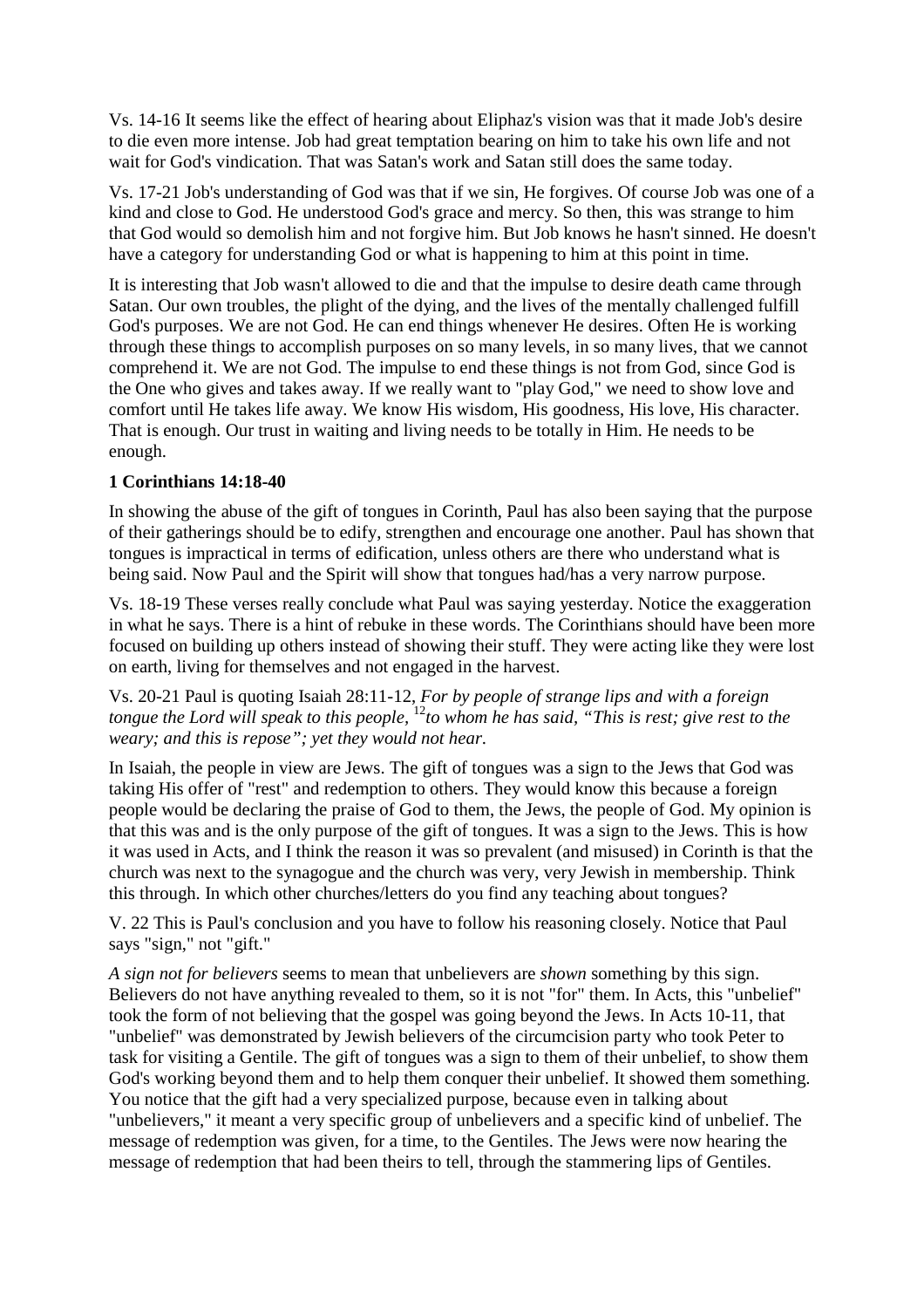So then, what does it mean that prophecy is *for believers*, showing or revealing something to them?

Vs. 23-25 Hang on to your hats. This will be funny.

V. 23 I thought tongues were supposed to speak to unbelievers. But tongues only speak to a particular kind of unbelief and a particular kind of unbeliever, that is, "unbelievers" who do not believe that the gospel has gone beyond the Jews. Here, the unbelievers, who were probably Gentiles, have no concern about the gospel going out beyond the Jews and are only listening for the message. They say Christians are mad.

V. 25 But now doesn't it seem that the gift of prophecy "spoke" to the unbeliever? Here, an unbeliever falls on the ground, worshipping God (apparently coming to faith in Christ), yet notice that through the work of prophecy bringing life to this person, it **shows or reveals to the church and Christians** *that God is really among* **them**. The effect of prophecy in the church is that it leads the church to bear fruit and that is the sign to believers that Christ is among them. Notice the effects of this prophecy on the unbeliever: conviction, called to account, heart disclosed, falls on face (repentance), *worships God*. But the "sign" is for believers, showing them that they are on the right track, in the harvest, and that God is among them. All of that can happen through "prophetic" preaching.

Notice the word *really.* Can it be that we "think" we have God among us because of the emotion of worship music and because we hold a service, but that He's *really* not there? How do you understand what Paul is saying here? The effect of "prophecy" is changed lives and fruit in the harvest. This seems to be how you know *God is really among you.* 

I know this is radical; and, admittedly, it is my take on things. Notice that the only place worship is mentioned in this service is from an unbeliever coming to faith in Christ in the service. Paul apparently thought that the service of the church should be understandable to a lost person. If you follow the definition of prophecy that Paul is using, it is one part revelation and three parts teaching, instruction, and encouragement. I think the last three parts are a part of a particular kind of teaching and preaching that the church still needs.

Vs. 26-33 Notice that there is a slight change here. Up until now, Paul has been teaching about the gifts and the purpose of the service. Now, Paul is directing, giving commands to the leaders on how to arrange the service. These letters were written first to elders, and then to the congregation. In a case like this where Paul is giving orders, we are now reading the part for elders who serve and direct the church. If you catch this change and understand the different tone here, it will make the next section about women more understandable.

V. 26 Notice the parts, and notice the purpose is still edification.

V. 31 This is a way to understand the purpose of prophecy and edification, *that all may learn and all be encouraged.* 

V. 32 Following the Spirit is no excuse for disorder. I love this*, the spirits of prophets are subject to prophets*.

Vs. 34-36 Earlier Paul said women could pray or prophesy publicly, if they wore a head covering. So, what is this? Often, people who are ardent for women's rights either disregard these verses or claim Paul is quoting someone in the church. You've read enough of 1 Corinthians to know that when Paul quotes an opponent, it is very clear what he is quoting, and he gives a good, clear answer. As we've seen in chapter 11, the newfound freedom of the Jewish women was, in some cases, taken too far. In chapter 11 it was expressed in not showing submission to their husbands publicly; and here, I think, it is in publicly arguing with and not submitting to the elders of the church.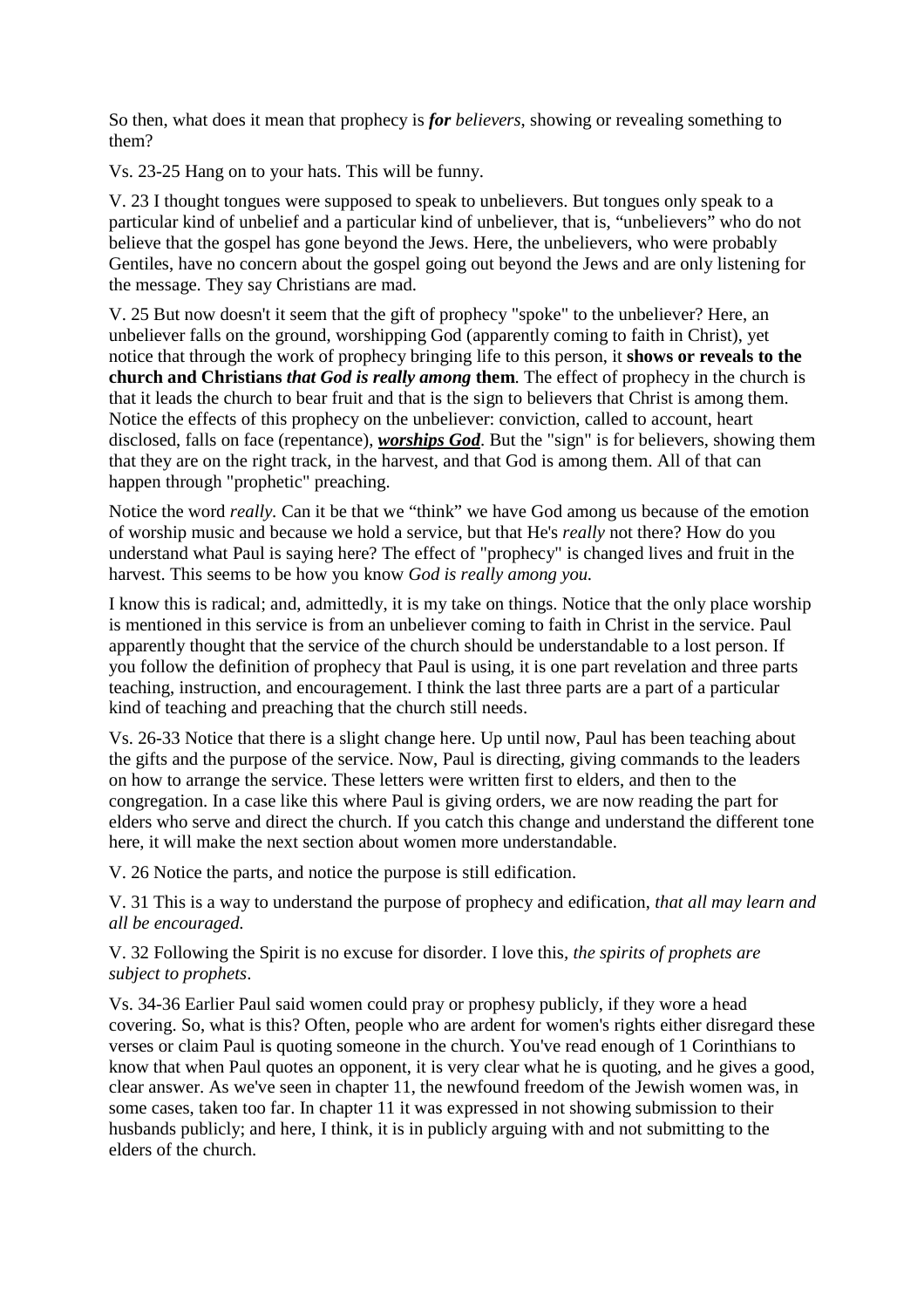I believe the difference here is in v. 26. Paul is now speaking to the elders, giving them orders, and talking about leading the church as only the elders are to lead the church. In meetings where elder level decisions are being made and expressed, women were apparently arguing. Paul says if it was a congregational meeting and women were present during these discussions, they were to be silent and subordinate at this level of leadership,

I try to be as broad as I can be without violating what God says, but the last church meeting I was in showed the truth and wisdom behind what Paul is saying here as two vocal women made quite a show. One was a single woman who wasn't a member and whose spiritual maturity was very questionable. The other was an elder's wife who chided her husband (who was leading the meeting) in front of the group. Her contribution was the "cherry on the top" to an already tragic meeting.

I think both here and in 1 Timothy 2, the silence and submission of women is seen in the context of church leadership, specifically, leading the church as elders lead the church. Note that in 1 Timothy 2 after Paul talks about a woman's silence, he immediately talks about elder leadership. The context of the silence here in 1 Corinthians 14 is criticizing and not submitting to the elders' leadership in the church.

Vs. 37-38 Talk about Paul declaring his spiritual authority. This is a command of the Lord. That means it is binding on us too. And if they didn't agree with Paul and couldn't recognize the Lord in what he was saying, Paul said they were not recognized as leaders or as spiritual people. And of course, it wasn't Paul, it was and is the Spirit who is speaking. O Weh!

Vs. 39-40 Paul said not to forbid speaking in tongues, I think, because the gift still did have some validity in their situation next to the synagogue.

Sorry for the teaching here. You don't have to agree with me. If you are feeling choked by all of this, have someone stand behind you, with their arms around you and put their hands together into a big fist just below your sternum. Now have them hug you tight, jump up and pull the fist into your diaphragm when they hit the ground. Better?

#### **Psalm 37:30-40**

Vs. 30-31 Notice the connection between the *mouth* and the *heart*. What ultimately is determined are the actions or direction of that person. They are following the Lord.

Vs. 32-33 I think we can agree that this is true in an ultimate sense in reality, and in a general sense on earth. As we are seeing in Job, there are times that the Lord allows His own to suffer. There is love involved and there is the wisdom of God bringing forth His plan of redemption.

*Who shall separate us from the love of Christ? Shall tribulation, or distress, or persecution, or famine, or nakedness, or danger, or sword?* <sup>36</sup>*As it is written, "For your sake we are being killed all the day long; we are regarded as sheep to be slaughtered."* <sup>37</sup>*No, in all these things we are more than conquerors through him who loved us.* (Romans 8:35-37)

V. 34 The first part of this verse is what I want to be content to do, without needing to see the second or third part of this verse in my lifetime.

Vs. 35-36 Understanding of course, that we might not see this in our lifetime.

Vs. 37-38 This is certainly true in the ultimate sense of the kingdom of God. Paul wrote the following verse knowing that his death and departure were near. *The Lord will rescue me from every evil deed and bring me safely into his heavenly kingdom. To him be the glory forever and ever. Amen.* (2 Timothy 4:18)

Vs. 39-40 This is true of all who know and love the Lord, yet it may be true as we fulfill the Lord's mission for us in dying for His name in the face of mocking unbelief, just as our Lord died. Life doesn't end at death, and our vindication and salvation are ever present.